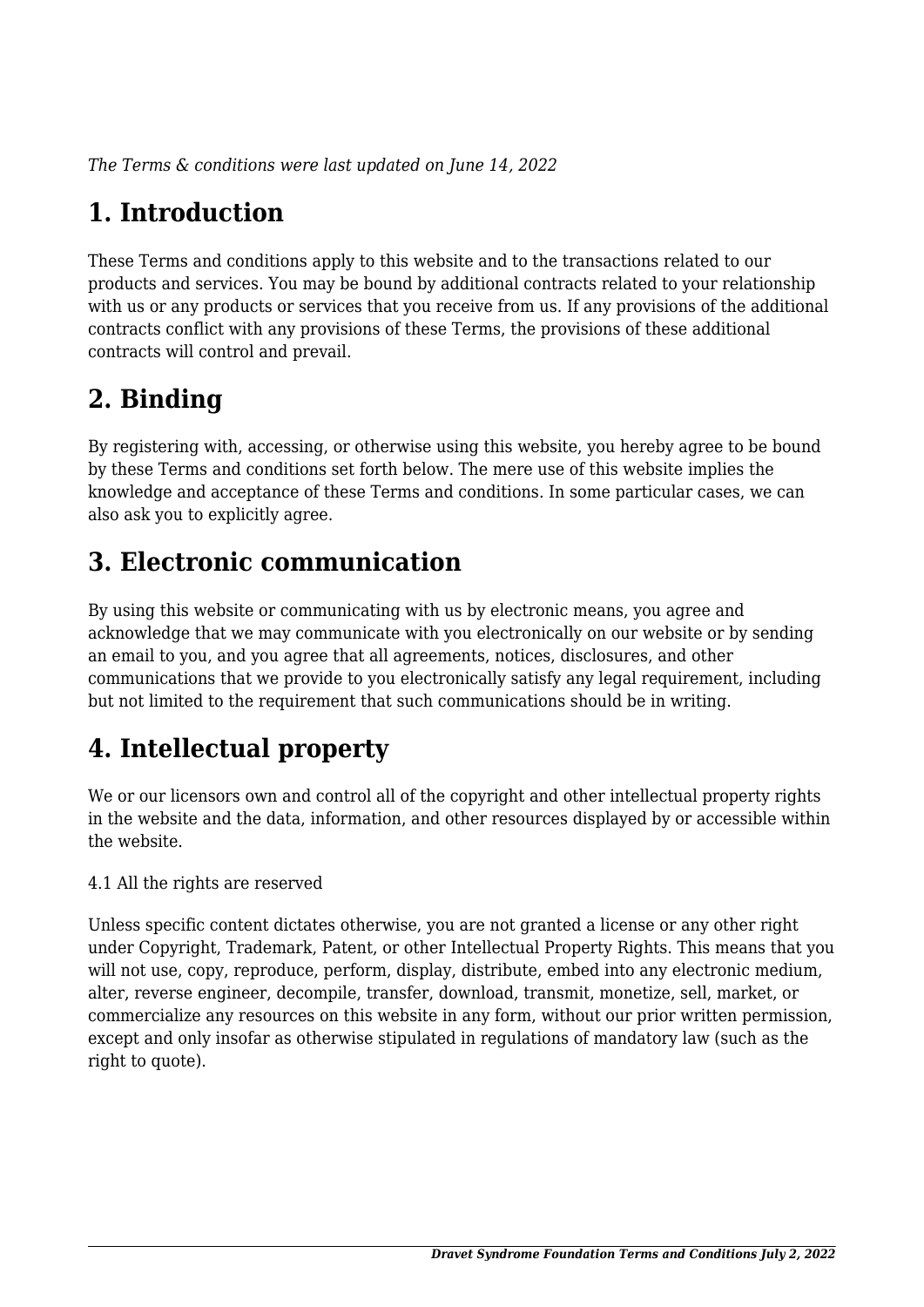# **5. Newsletter**

Notwithstanding the foregoing, you may forward our newsletter in the electronic form to others who may be interested in visiting our website.

# **6. Third-party property**

Our website may include hyperlinks or other references to other party's websites. We do not monitor or review the content of other party's websites which are linked to from this website. Products or services offered by other websites shall be subject to the applicable Terms and Conditions of those third parties. Opinions expressed or material appearing on those websites are not necessarily shared or endorsed by us.

We will not be responsible for any privacy practices or content of these sites. You bear all risks associated with the use of these websites and any related third-party services. We will not accept any responsibility for any loss or damage in whatever manner, however caused, resulting from your disclosure to third parties of personal information.

#### **7. Responsible use**

By visiting our website, you agree to use it only for the purposes intended and as permitted by these Terms, any additional contracts with us, and applicable laws, regulations, and generally accepted online practices and industry guidelines. You must not use our website or services to use, publish or distribute any material which consists of (or is linked to) malicious computer software; use data collected from our website for any direct marketing activity, or conduct any systematic or automated data collection activities on or in relation to our website.

Engaging in any activity that causes, or may cause, damage to the website or that interferes with the performance, availability, or accessibility of the website is strictly prohibited.

# **8. Registration**

You may register for an account with our website. During this process, you may be required to choose a password. You are responsible for maintaining the confidentiality of passwords and account information and agree not to share your passwords, account information, or secured access to our website or services with any other person. You must not allow any other person to use your account to access the website because you are responsible for all activities that occur through the use of your passwords or accounts. You must notify us immediately if you become aware of any disclosure of your password.

After account termination, you will not attempt to register a new account without our permission.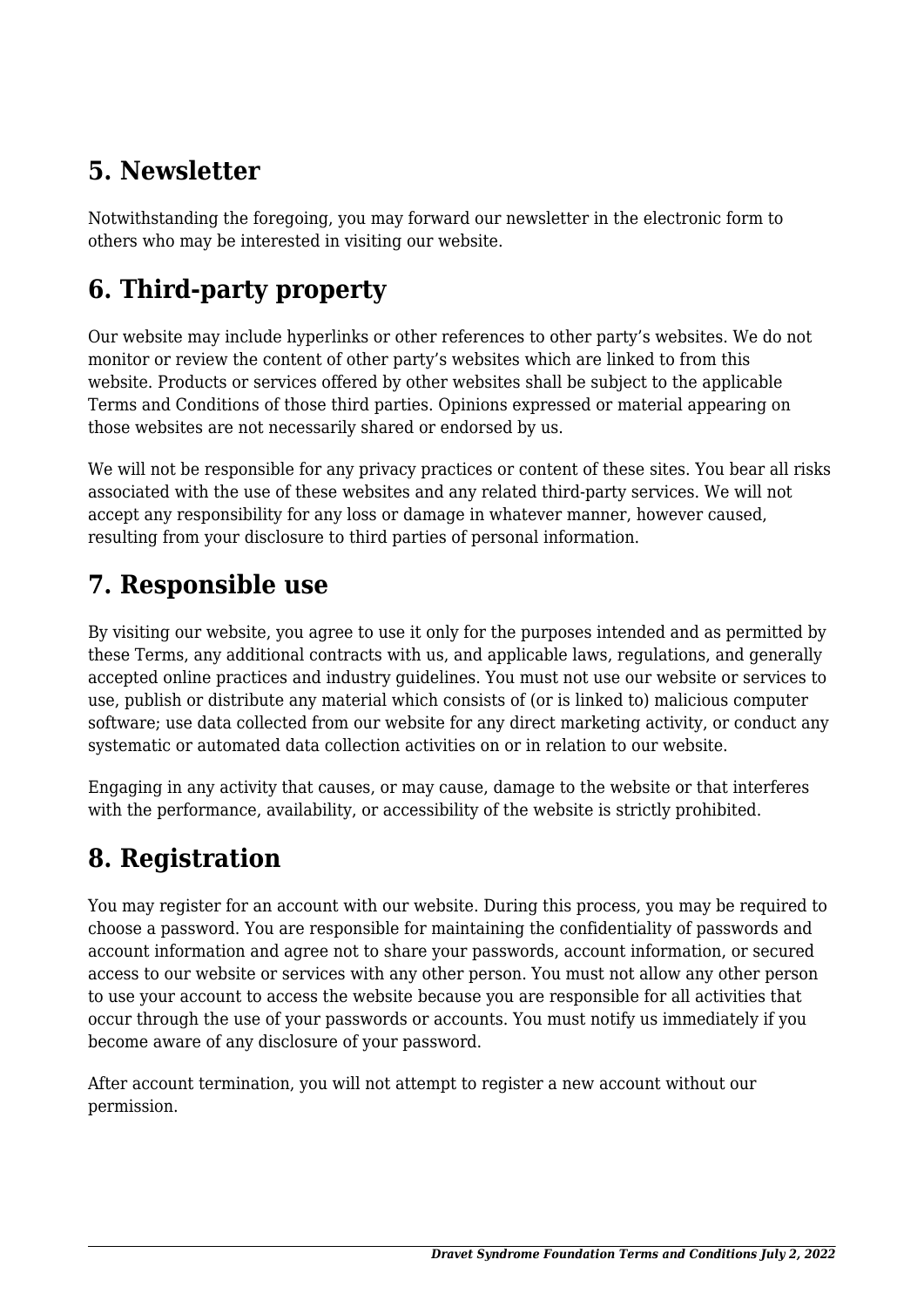### **9. Idea submission**

Do not submit any ideas, inventions, works of authorship, or other information that can be considered your own intellectual property that you would like to present to us unless we have first signed an agreement regarding the intellectual property or a non-disclosure agreement. If you disclose it to us absent such written agreement, you grant to us a worldwide, irrevocable, non-exclusive, royalty-free license to use, reproduce, store, adapt, publish, translate and distribute your content in any existing or future media.

# **10. Termination of use**

We may, in our sole discretion, at any time modify or discontinue access to, temporarily or permanently, the website or any Service thereon. You agree that we will not be liable to you or any third party for any such modification, suspension or discontinuance of your access to, or use of, the website or any content that you may have shared on the website. You will not be entitled to any compensation or other payment, even if certain features, settings, and/or any Content you have contributed or have come to rely on, are permanently lost. You must not circumvent or bypass, or attempt to circumvent or bypass, any access restriction measures on our website.

# **11. Warranties and liability**

Nothing in this section will limit or exclude any warranty implied by law that it would be unlawful to limit or to exclude. This website and all content on the website are provided on an "as is" and "as available" basis and may include inaccuracies or typographical errors. We expressly disclaim all warranties of any kind, whether express or implied, as to the availability, accuracy, or completeness of the Content. We make no warranty that:

- this website or our products or services will meet your requirements;
- this website will be available on an uninterrupted, timely, secure, or error-free basis;
- the quality of any product or service purchased or obtained by you through this website will meet your expectations.

Nothing on this website constitutes or is meant to constitute, legal, financial or medical advice of any kind. If you require advice you should consult an appropriate professional.

The following provisions of this section will apply to the maximum extent permitted by applicable law and will not limit or exclude our liability in respect of any matter which it would be unlawful or illegal for us to limit or to exclude our liability. In no event will we be liable for any direct or indirect damages (including any damages for loss of profits or revenue, loss or corruption of data, software or database, or loss of or harm to property or data) incurred by you or any third party, arising from your access to, or use of, our website.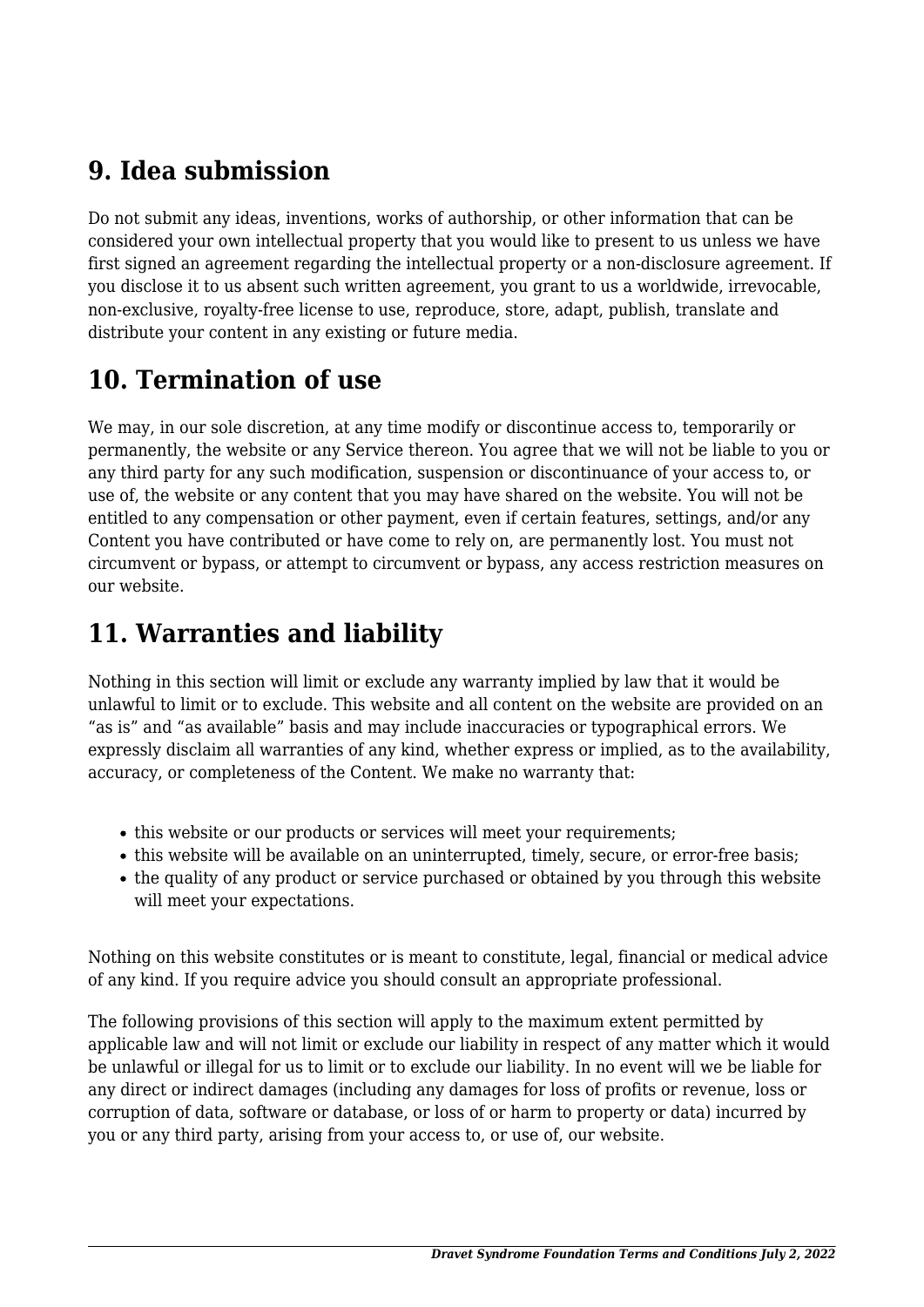Except to the extent any additional contract expressly states otherwise, our maximum liability to you for all damages arising out of or related to the website or any products and services marketed or sold through the website, regardless of the form of legal action that imposes liability (whether in contract, equity, negligence, intended conduct, tort or otherwise) will be limited to the total price that you paid to us to purchase such products or services or use the website. Such limit will apply in the aggregate to all of your claims, actions and causes of action of every kind and nature.

### **12. Privacy**

To access our website and/or services, you may be required to provide certain information about yourself as part of the registration process. You agree that any information you provide will always be accurate, correct, and up to date.

We take your personal data seriously and are committed to protecting your privacy. We will not use your email address for unsolicited mail. Any emails sent by us to you will only be in connection with the provision of agreed products or services.

We have developed a policy to address any privacy concerns you may have. For more information, please see our [Privacy Statement](#page--1-0) and our [Cookie Policy](https://dravetfoundation.org/cookie-policy-us/?cmplz_region_redirect=true).

# **13. Accessibility**

We are committed to making the content we provide accessible to individuals with disabilities. If you have a disability and are unable to access any portion of our website due to your disability, we ask you to give us a notice including a detailed description of the issue you encountered. If the issue is readily identifiable and resolvable in accordance with industrystandard information technology tools and techniques we will promptly resolve it.

# **14. Export restrictions / Legal compliance**

Access to the website from territories or countries where the Content or purchase of the products or Services sold on the website is illegal is prohibited. You may not use this website in violation of export laws and regulations of United States.

# **15. Assignment**

You may not assign, transfer or sub-contract any of your rights and/or obligations under these Terms and conditions, in whole or in part, to any third party without our prior written consent. Any purported assignment in violation of this Section will be null and void.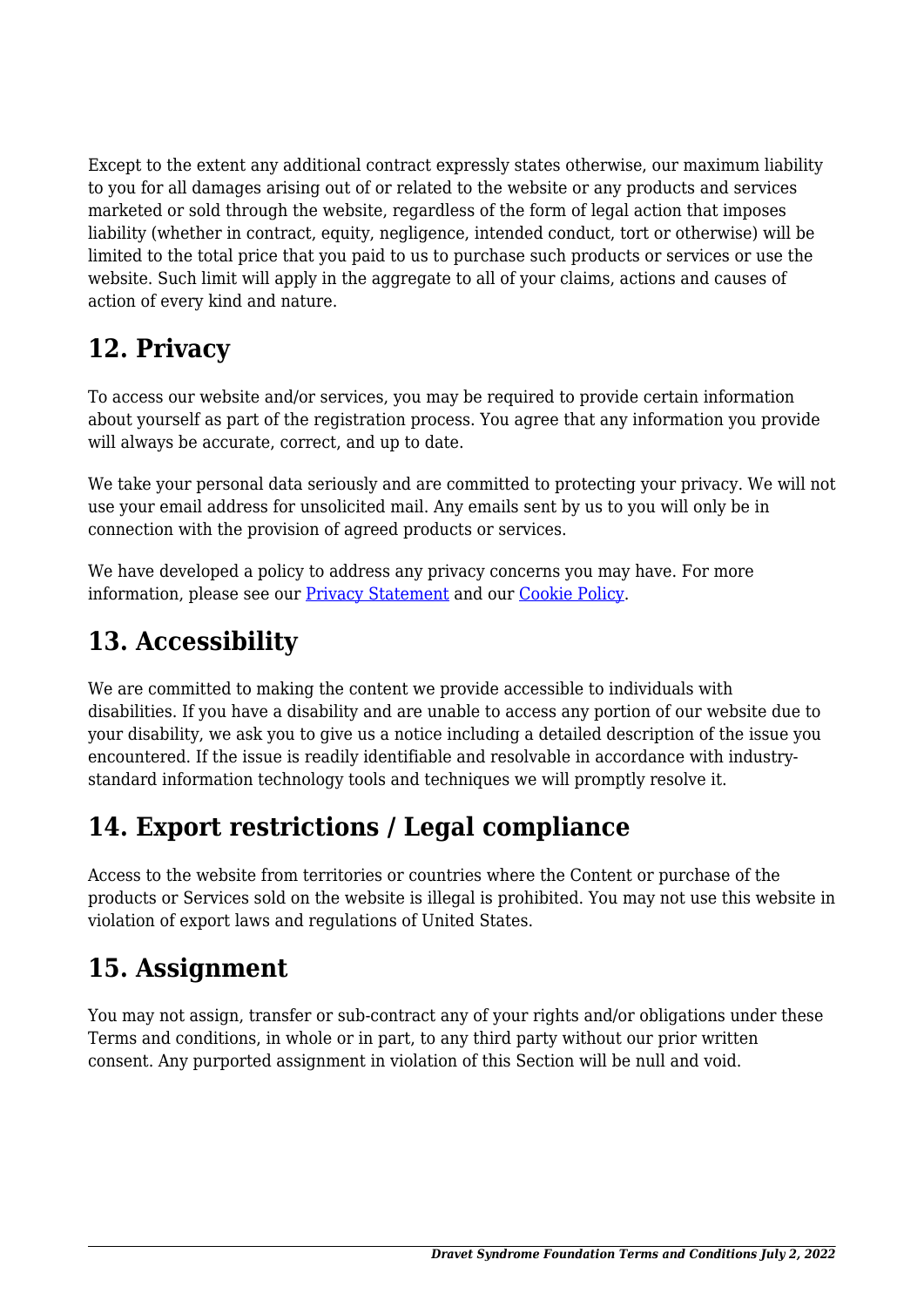### **16. Breaches of these Terms and conditions**

Without prejudice to our other rights under these Terms and Conditions, if you breach these Terms and Conditions in any way, we may take such action as we deem appropriate to deal with the breach, including temporarily or permanently suspending your access to the website, contacting your internet service provider to request that they block your access to the website, and/or commence legal action against you.

#### **17. Force majeure**

Except for obligations to pay money hereunder, no delay, failure or omission by either party to carry out or observe any of its obligations hereunder will be deemed to be a breach of these Terms and conditions if and for as long as such delay, failure or omission arises from any cause beyond the reasonable control of that party.

#### **18. Indemnification**

You agree to indemnify, defend and hold us harmless, from and against any and all claims, liabilities, damages, losses and expenses, relating to your violation of these Terms and conditions, and applicable laws, including intellectual property rights and privacy rights. You will promptly reimburse us for our damages, losses, costs and expenses relating to or arising out of such claims.

#### **19. Waiver**

Failure to enforce any of the provisions set out in these Terms and Conditions and any Agreement, or failure to exercise any option to terminate, shall not be construed as waiver of such provisions and shall not affect the validity of these Terms and Conditions or of any Agreement or any part thereof, or the right thereafter to enforce each and every provision.

#### **20. Language**

These Terms and Conditions will be interpreted and construed exclusively in English. All notices and correspondence will be written exclusively in that language.

#### **21. Entire agreement**

These Terms and Conditions, together with our [privacy statement](#page--1-0) and [cookie policy,](https://dravetfoundation.org/cookie-policy-us/?cmplz_region_redirect=true) constitute the entire agreement between you and Dravet Syndrome Foundation, Inc. in relation to your use of this website.